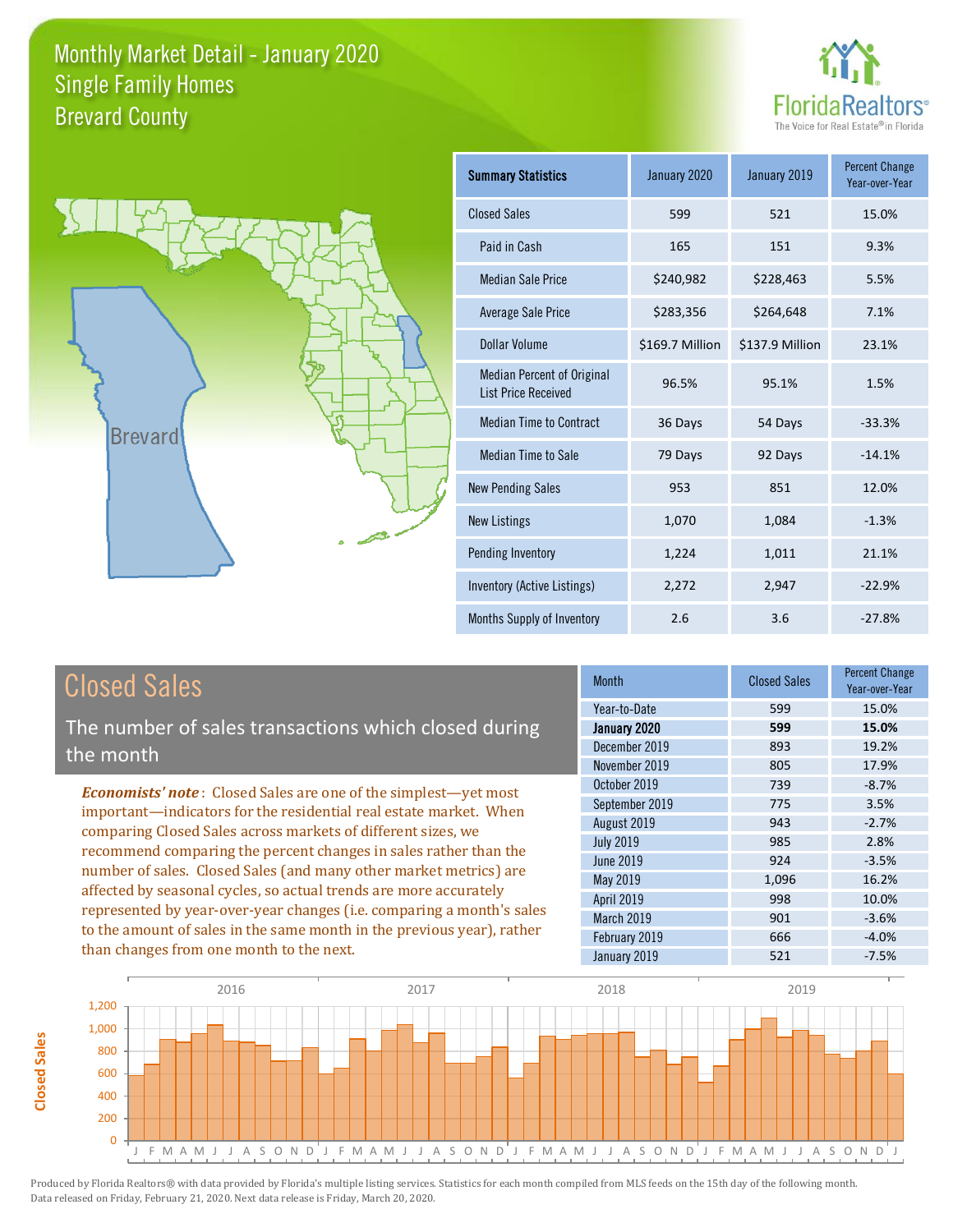this statistic should be interpreted with care.



187 -10.5%

| Cash Sales                                                                      | <b>Month</b>      | Cash Sales | <b>Percent Change</b><br>Year-over-Year |
|---------------------------------------------------------------------------------|-------------------|------------|-----------------------------------------|
|                                                                                 | Year-to-Date      | 165        | 9.3%                                    |
| The number of Closed Sales during the month in which                            | January 2020      | 165        | 9.3%                                    |
| buyers exclusively paid in cash                                                 | December 2019     | 168        | $-4.5%$                                 |
|                                                                                 | November 2019     | 170        | 13.3%                                   |
|                                                                                 | October 2019      | 162        | $-26.0%$                                |
|                                                                                 | September 2019    | 154        | $-16.3%$                                |
| <b>Economists' note</b> : Cash Sales can be a useful indicator of the extent to | August 2019       | 197        | $-10.9%$                                |
| which investors are participating in the market. Why? Investors are             | <b>July 2019</b>  | 204        | 1.0%                                    |
| far more likely to have the funds to purchase a home available up front,        | June 2019         | 175        | $-9.3%$                                 |
| whereas the typical homebuyer requires a mortgage or some other                 | May 2019          | 229        | 12.3%                                   |
| form of financing. There are, of course, many possible exceptions, so           | <b>April 2019</b> | 208        | 14.3%                                   |



# Cash Sales as a Percentage of Closed Sales

The percentage of Closed Sales during the month which were Cash Sales

*Economists' note* : This statistic is simply another way of viewing Cash Sales. The remaining percentages of Closed Sales (i.e. those not paid fully in cash) each month involved some sort of financing, such as mortgages, owner/seller financing, assumed loans, etc.

| Month            | <b>Percent of Closed</b><br>Sales Paid in Cash | <b>Percent Change</b><br>Year-over-Year |
|------------------|------------------------------------------------|-----------------------------------------|
| Year-to-Date     | 27.5%                                          | $-5.2%$                                 |
| January 2020     | 27.5%                                          | $-5.2%$                                 |
| December 2019    | 18.8%                                          | $-20.0%$                                |
| November 2019    | 21.1%                                          | $-4.1%$                                 |
| October 2019     | 21.9%                                          | $-19.2%$                                |
| September 2019   | 19.9%                                          | $-19.1%$                                |
| August 2019      | 20.9%                                          | $-8.3%$                                 |
| <b>July 2019</b> | 20.7%                                          | $-1.9%$                                 |
| <b>June 2019</b> | 18.9%                                          | $-6.0%$                                 |
| May 2019         | 20.9%                                          | $-3.2%$                                 |
| April 2019       | 20.8%                                          | 3.5%                                    |
| March 2019       | 20.8%                                          | $-7.1%$                                 |
| February 2019    | 26.9%                                          | $-3.2%$                                 |
| January 2019     | 29.0%                                          | 5.5%                                    |

February 2019 179 179 -7.3%

March 2019

January 2019 151 -2.6%



**Cash Sales**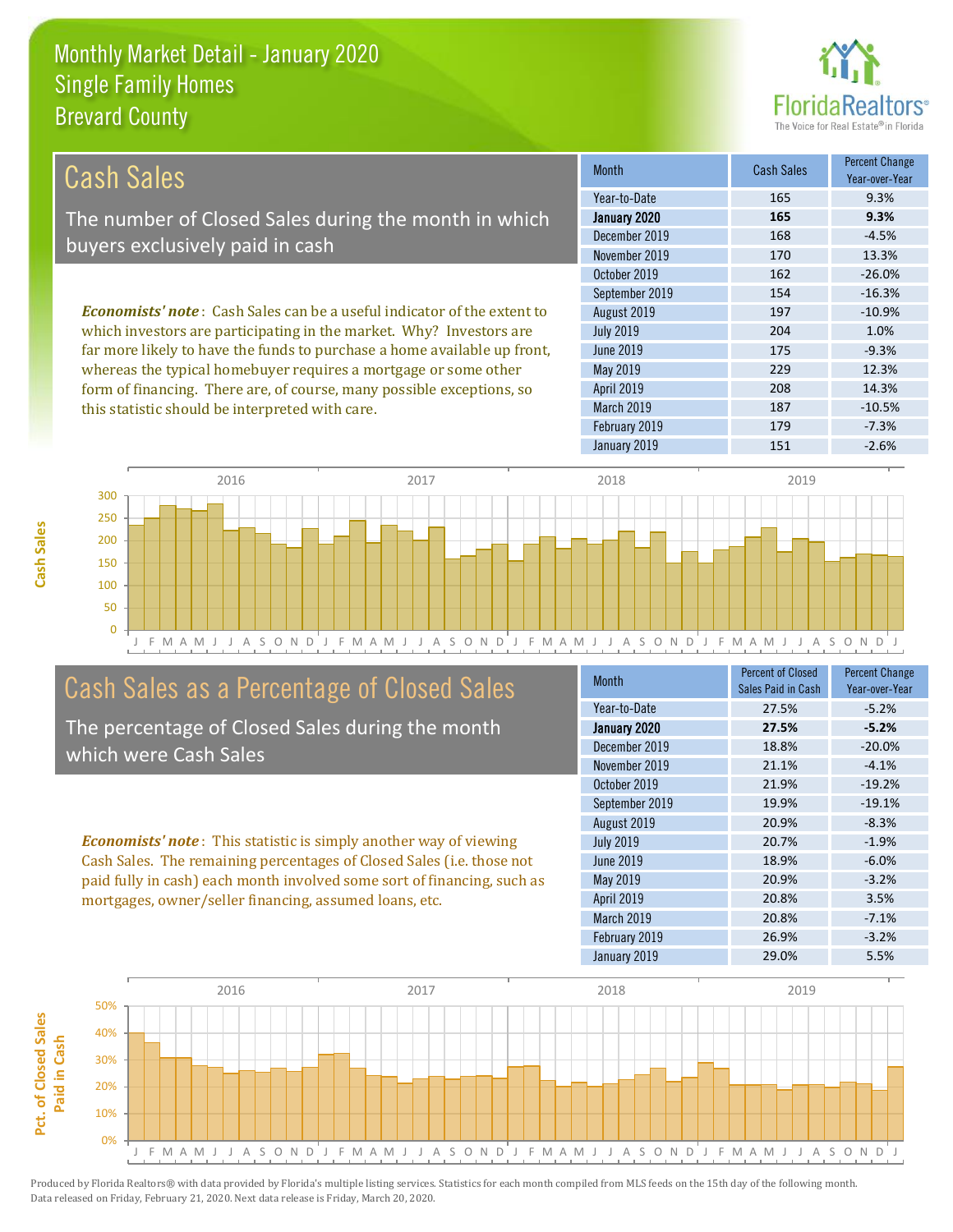

#### *Economists' note* : Median Sale Price is our preferred summary statistic for price activity because, unlike Average Sale Price, Median Sale Price is not sensitive to high sale prices for small numbers of homes that may not be characteristic of the market area. Keep in mind that median price trends over time are not always solely caused by changes in the general value of local real estate. Median sale price only reflects the values of the homes that *sold* each month, and the mix of the types of homes that sell can change over time. January 2019 **\$228,463** 6.3% March 2019 **\$227,700** -1.0% February 2019 **\$230,000 0.0%** May 2019 **6.3%** \$239,208 6.3% April 2019 **\$238,000** \$238,000 4.6% \$240,000 4.3% September 2019 **\$240,000 2.1%** June 2019 **\$248,000 7.8%** December 2019 **\$248,000** 8.3% November 2019 \$240,000 6.5% August 2019 **\$234,000** -0.4% July 2019 **\$244,000 6.6%** October 2019 Month Median Sale Price Percent Change Year-over-Year January 2020 **\$240,982 5.5%** Year-to-Date \$240,982 5.5% Median Sale Price The median sale price reported for the month (i.e. 50% of sales were above and 50% of sales were below)



## Average Sale Price

The average sale price reported for the month (i.e. total sales in dollars divided by the number of sales)

*Economists' note* : Usually, we prefer Median Sale Price over Average Sale Price as a summary statistic for home prices. However, Average Sale Price does have its uses—particularly when it is analyzed alongside the Median Sale Price. For one, the relative difference between the two statistics can provide some insight into the market for higher-end homes in an area.

| <b>Month</b>     | <b>Average Sale Price</b> | <b>Percent Change</b><br>Year-over-Year |
|------------------|---------------------------|-----------------------------------------|
| Year-to-Date     | \$283,356                 | 7.1%                                    |
| January 2020     | \$283,356                 | 7.1%                                    |
| December 2019    | \$299,130                 | 8.5%                                    |
| November 2019    | \$286,042                 | 6.2%                                    |
| October 2019     | \$275,095                 | $-0.4%$                                 |
| September 2019   | \$274,869                 | 0.4%                                    |
| August 2019      | \$289,399                 | 6.1%                                    |
| <b>July 2019</b> | \$289,093                 | 7.1%                                    |
| <b>June 2019</b> | \$292,226                 | 6.5%                                    |
| May 2019         | \$286,339                 | 5.1%                                    |
| April 2019       | \$281,691                 | 3.8%                                    |
| March 2019       | \$273,882                 | 0.6%                                    |
| February 2019    | \$274,662                 | $-3.8%$                                 |
| January 2019     | \$264,648                 | 3.5%                                    |

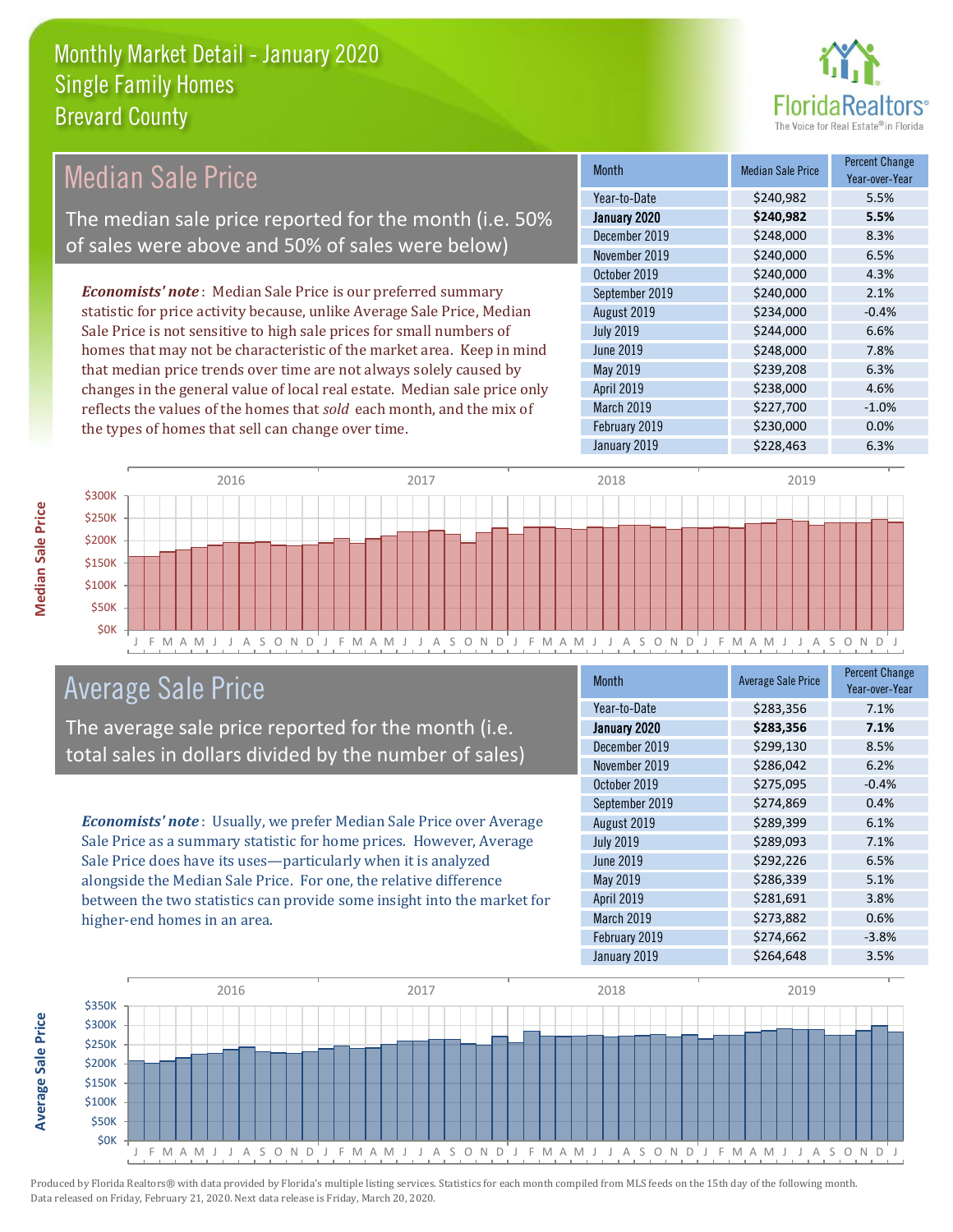

Year-over-Year

#### **Ollar Volume**

The sum of the sale prices for all sales which closed during the month

*Economists' note* : Dollar Volume is simply the sum of all sale prices in a given time period, and can quickly be calculated by multiplying Closed Sales by Average Sale Price. It is a strong indicator of the health of the real estate industry in a market, and is of particular interest to real estate professionals, investors, analysts, and government agencies. Potential home sellers and home buyers, on the other hand, will likely be better served by paying attention to trends in the two components of Dollar Volume (i.e. sales and prices) individually.



# Median Percent of Original List Price Received

The median of the sale price (as a percentage of the original list price) across all properties selling during the month

*Economists' note* : The Median Percent of Original List Price Received is useful as an indicator of market recovery, since it typically rises as buyers realize that the market may be moving away from them and they need to match the selling price (or better it) in order to get a contract on the house. This is usually the last measure to indicate a market has shifted from down to up, so it is what we would call a *lagging* indicator.

| <b>Month</b>     | Med. Pct. of Orig.<br><b>List Price Received</b> | <b>Percent Change</b><br>Year-over-Year |
|------------------|--------------------------------------------------|-----------------------------------------|
| Year-to-Date     | 96.5%                                            | 1.5%                                    |
| January 2020     | 96.5%                                            | 1.5%                                    |
| December 2019    | 96.9%                                            | 1.6%                                    |
| November 2019    | 97.1%                                            | 1.1%                                    |
| October 2019     | 96.6%                                            | 0.6%                                    |
| September 2019   | 97.0%                                            | 0.5%                                    |
| August 2019      | 96.7%                                            | 0.1%                                    |
| <b>July 2019</b> | 96.5%                                            | 0.0%                                    |
| <b>June 2019</b> | 96.7%                                            | $-0.2%$                                 |
| May 2019         | 96.0%                                            | $-0.7%$                                 |
| April 2019       | 95.9%                                            | $-0.9%$                                 |
| March 2019       | 95.8%                                            | $-1.1%$                                 |
| February 2019    | 95.3%                                            | $-0.7%$                                 |
| January 2019     | 95.1%                                            | $-0.7%$                                 |

May 2019 **\$313.8 Million** 22.2%

October 2019 **\$203.3 Million** -9.0% September 2019 \$213.0 Million 3.9% August 2019 **\$272.9 Million** 3.2% July 2019 **\$284.8 Million** 10.1% June 2019 **\$270.0 Million** 2.7%

December 2019 **\$267.1 Million** 29.4% November 2019 **\$230.3 Million** 25.1%

January 2020 **\$169.7 Million 23.1%** Year-to-Date \$169.7 Million 23.1%

Month **Dollar Volume** Percent Change

February 2019 **\$182.9 Million** -7.6%

January 2019 **\$137.9 Million** -4.2%

\$246.8 Million -3.0%

\$281.1 Million 14.2%

April 2019

March 2019

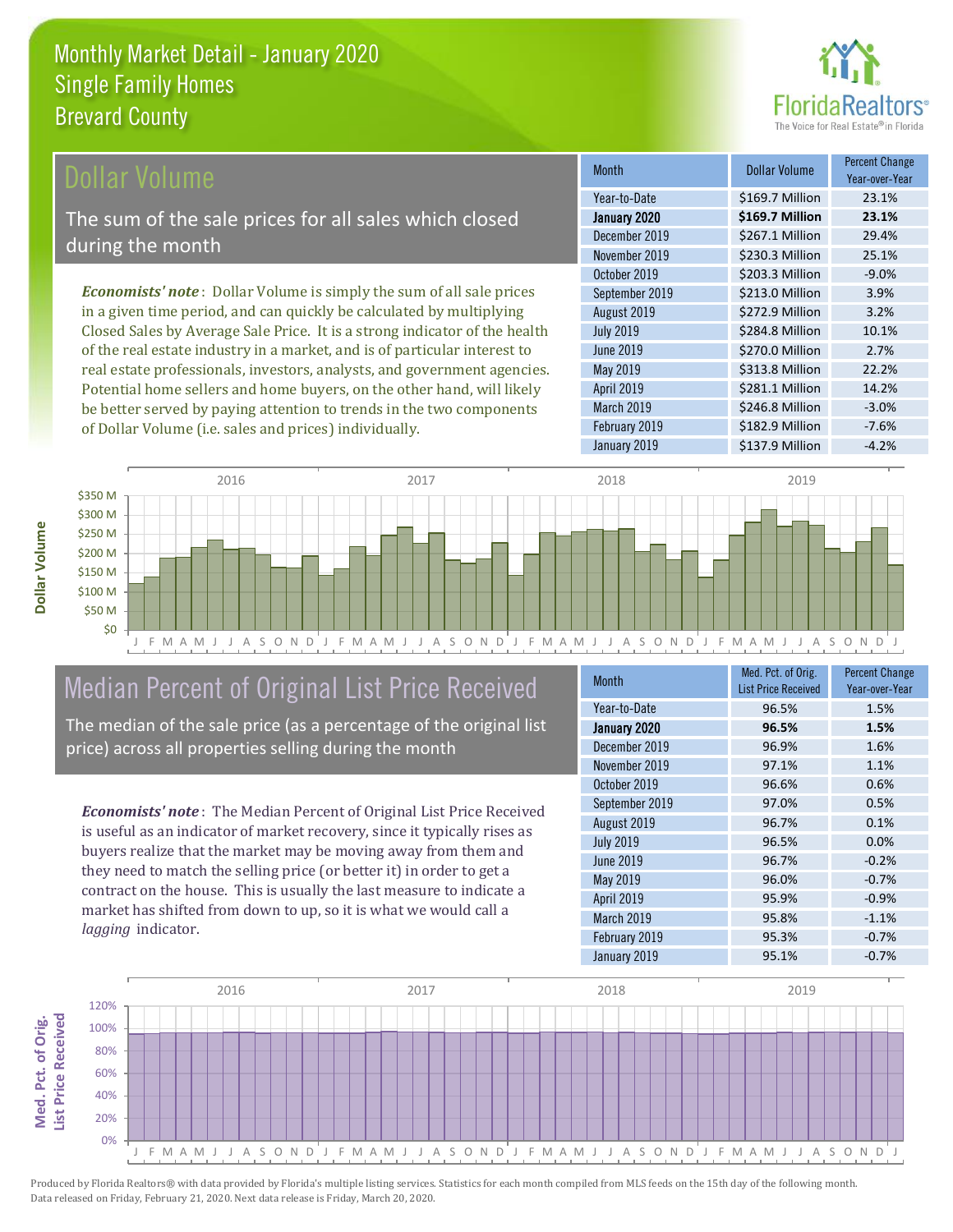

# Median Time to Contract

The median number of days between the listing date and contract date for all Closed Sales during the month

*Economists' note* : Like Time to Sale, Time to Contract is a measure of the length of the home selling process calculated for sales which closed during the month. The difference is that Time to Contract measures the number of days between the initial listing of a property and the signing of the contract which eventually led to the closing of the sale. When the gap between Median Time to Contract and Median Time to Sale grows, it is usually a sign of longer closing times and/or declining numbers of cash sales.

| <b>Month</b>     | Median Time to<br>Contract | <b>Percent Change</b><br>Year-over-Year |
|------------------|----------------------------|-----------------------------------------|
| Year-to-Date     | 36 Days                    | $-33.3%$                                |
| January 2020     | 36 Days                    | $-33.3%$                                |
| December 2019    | 30 Days                    | $-31.8%$                                |
| November 2019    | 29 Days                    | $-25.6%$                                |
| October 2019     | 38 Days                    | 11.8%                                   |
| September 2019   | 31 Days                    | 3.3%                                    |
| August 2019      | 30 Days                    | $-6.3%$                                 |
| <b>July 2019</b> | 32 Days                    | 10.3%                                   |
| <b>June 2019</b> | 36 Days                    | 38.5%                                   |
| <b>May 2019</b>  | 38 Days                    | 40.7%                                   |
| April 2019       | 41 Days                    | 51.9%                                   |
| March 2019       | 49 Days                    | 63.3%                                   |
| February 2019    | 57 Days                    | 46.2%                                   |
| January 2019     | 54 Days                    | 45.9%                                   |



### Median Time to Sale

The median number of days between the listing date and closing date for all Closed Sales during the month

*Economists' note* : Time to Sale is a measure of the length of the home selling process, calculated as the number of days between the initial listing of a property and the closing of the sale. *Median* Time to Sale is the amount of time the "middle" property selling this month was on the market. That is, 50% of homes selling this month took *less* time to sell, and 50% of homes took *more* time to sell. Median Time to Sale gives a more accurate picture than Average Time to Sale, which can be skewed upward by small numbers of properties taking an abnormally long time to sell.

| <b>Month</b>     | <b>Median Time to Sale</b> | <b>Percent Change</b><br>Year-over-Year |
|------------------|----------------------------|-----------------------------------------|
| Year-to-Date     | 79 Days                    | $-14.1%$                                |
| January 2020     | 79 Days                    | $-14.1%$                                |
| December 2019    | 69 Days                    | $-15.9%$                                |
| November 2019    | 67 Days                    | $-15.2%$                                |
| October 2019     | 77 Days                    | 5.5%                                    |
| September 2019   | 73 Days                    | 2.8%                                    |
| August 2019      | 71 Days                    | 0.0%                                    |
| <b>July 2019</b> | 74 Days                    | 7.2%                                    |
| <b>June 2019</b> | 75 Days                    | 11.9%                                   |
| May 2019         | 79 Days                    | 17.9%                                   |
| April 2019       | 79 Days                    | 19.7%                                   |
| March 2019       | 90 Days                    | 30.4%                                   |
| February 2019    | 94 Days                    | 13.3%                                   |
| January 2019     | 92 Days                    | 16.5%                                   |

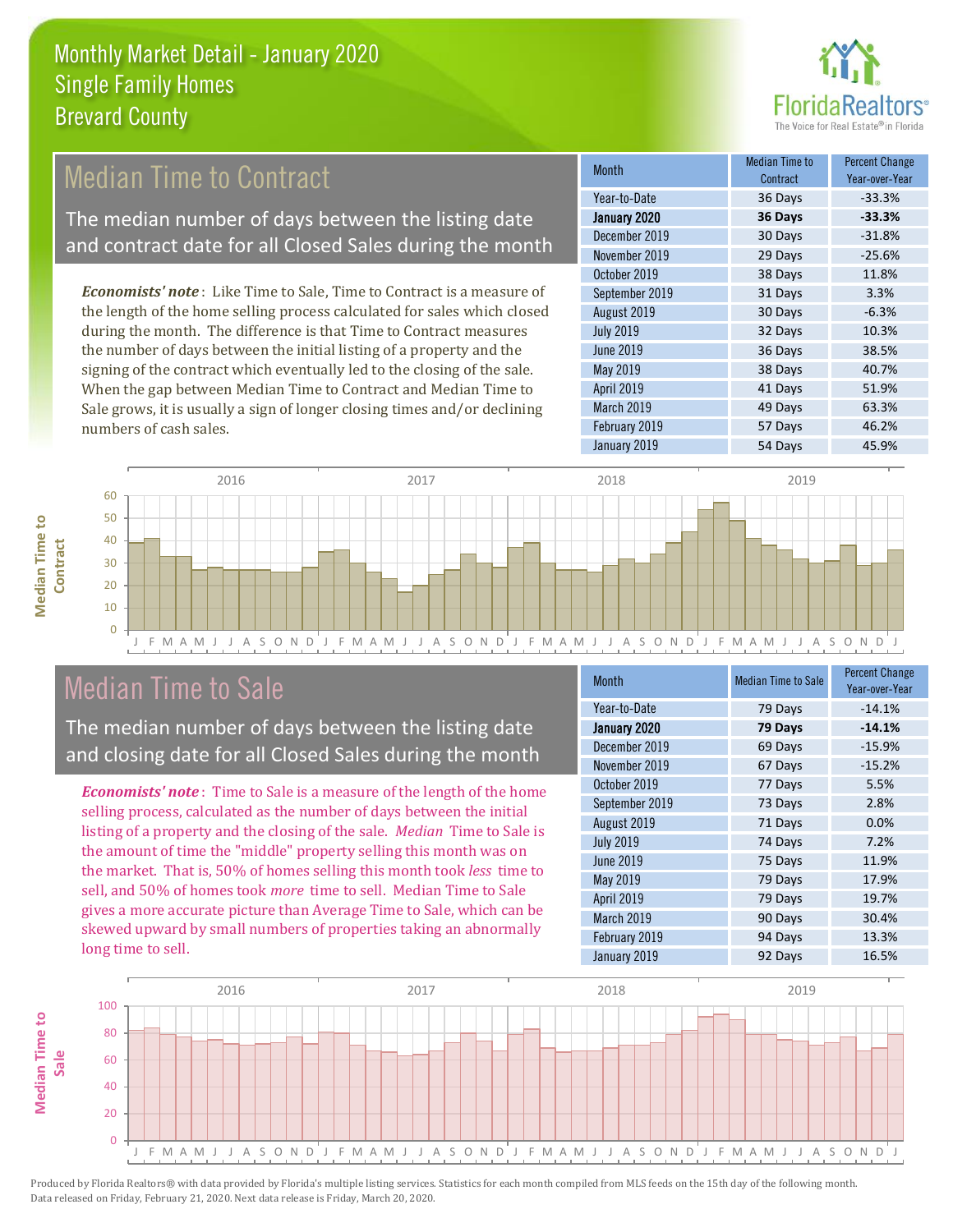

| New Pending Sales                                                              | <b>Month</b>      | <b>New Pending Sales</b> | <b>Percent Change</b><br>Year-over-Year |
|--------------------------------------------------------------------------------|-------------------|--------------------------|-----------------------------------------|
|                                                                                | Year-to-Date      | 953                      | 12.0%                                   |
| The number of listed properties that went under                                | January 2020      | 953                      | 12.0%                                   |
| contract during the month                                                      | December 2019     | 688                      | 12.4%                                   |
|                                                                                | November 2019     | 828                      | 22.8%                                   |
|                                                                                | October 2019      | 935                      | 22.7%                                   |
| <b>Economists' note</b> : Because of the typical length of time it takes for a | September 2019    | 784                      | $-1.4%$                                 |
| sale to close, economists consider Pending Sales to be a decent                | August 2019       | 893                      | $-1.0%$                                 |
| indicator of potential future Closed Sales. It is important to bear in         | <b>July 2019</b>  | 1,005                    | 7.7%                                    |
| mind, however, that not all Pending Sales will be closed successfully.         | June 2019         | 988                      | 0.3%                                    |
| So, the effectiveness of Pending Sales as a future indicator of Closed         | May 2019          | 1,022                    | $-1.5%$                                 |
| Sales is susceptible to changes in market conditions such as the               | <b>April 2019</b> | 1,138                    | 10.7%                                   |



# New Listings

distressed properties for sale.

The number of properties put onto the market during the month

availability of financing for homebuyers and the inventory of

*Economists' note* : New Listings tend to rise in delayed response to increasing prices, so they are often seen as a lagging indicator of market health. As prices rise, potential sellers raise their estimations of value—and in the most recent cycle, rising prices have freed up many potential sellers who were previously underwater on their mortgages. Note that in our calculations, we take care to not include properties that were recently taken off the market and quickly relisted, since these are not really *new* listings.

| <b>Month</b>     | <b>New Listings</b> | <b>Percent Change</b><br>Year-over-Year |
|------------------|---------------------|-----------------------------------------|
| Year-to-Date     | 1,070               | $-1.3%$                                 |
| January 2020     | 1,070               | $-1.3%$                                 |
| December 2019    | 750                 | 7.1%                                    |
| November 2019    | 959                 | 1.2%                                    |
| October 2019     | 1,092               | 4.0%                                    |
| September 2019   | 909                 | $-2.5%$                                 |
| August 2019      | 983                 | $-19.1%$                                |
| <b>July 2019</b> | 1,091               | 0.6%                                    |
| <b>June 2019</b> | 1,023               | $-10.3%$                                |
| May 2019         | 1,122               | $-16.0%$                                |
| April 2019       | 1,088               | $-5.9%$                                 |
| March 2019       | 1,121               | $-7.7%$                                 |
| February 2019    | 1,060               | 2.3%                                    |
| January 2019     | 1,084               | 0.6%                                    |

January 2019 **851** -7.4%

March 2019 1,145 10.7% February 2019 **925 2.1%** 



**Pending Sales**

Pending Sales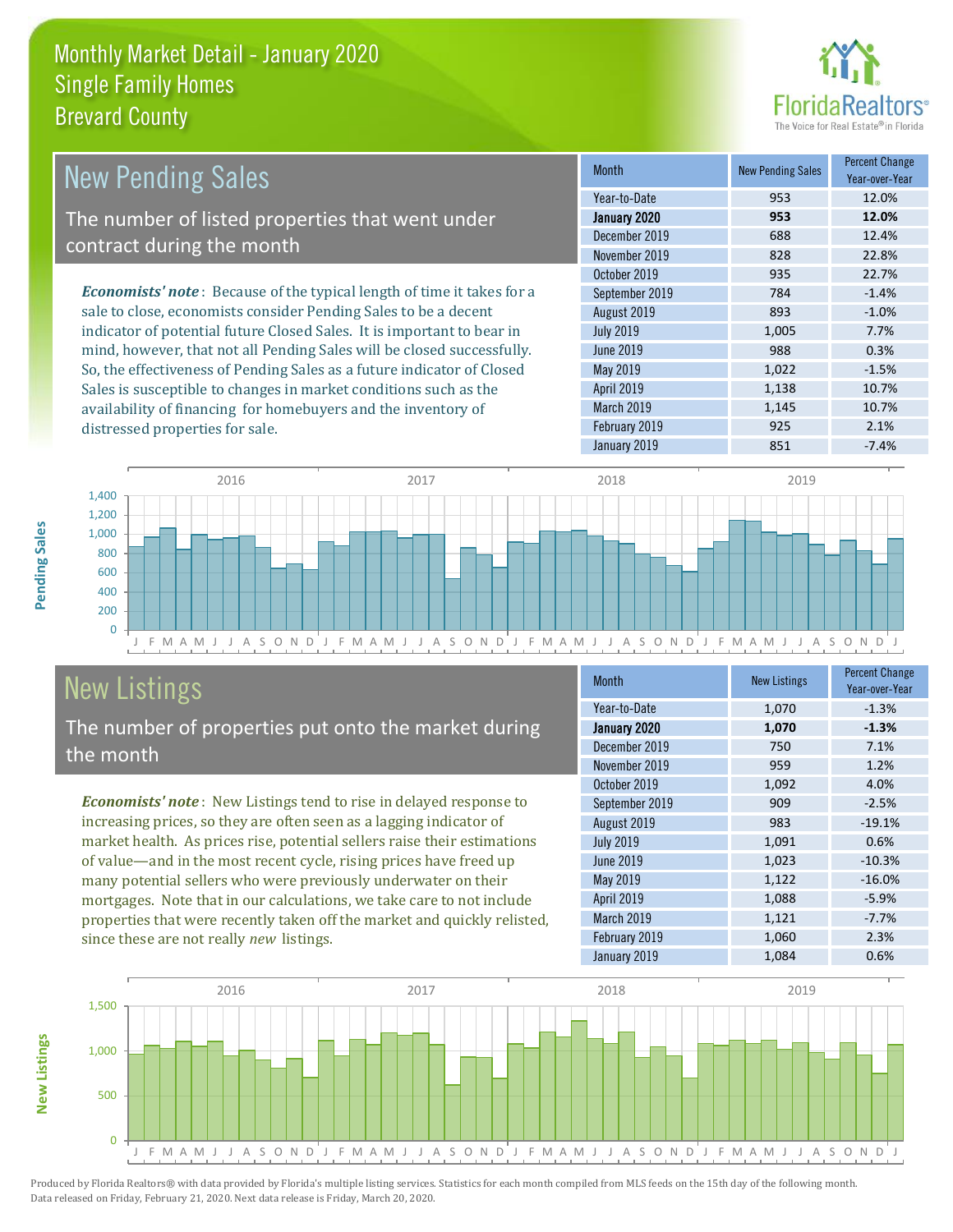

# *Economists' note* : There are a number of ways to define and calculate Inventory (Active Listings) The number of property listings active at the end of the month

Inventory. Our method is to simply count the number of active listings on the last day of the month, and hold this number to compare with the same month the following year. Inventory rises when New Listings are outpacing the number of listings that go off-market (regardless of whether they actually sell). Likewise, it falls when New Listings aren't keeping up with the rate at which homes are going off-market.

| <b>Month</b>      | Inventory | <b>Percent Change</b><br>Year-over-Year |
|-------------------|-----------|-----------------------------------------|
| YTD (Monthly Avg) | 2,272     | $-22.9%$                                |
| January 2020      | 2,272     | $-22.9%$                                |
| December 2019     | 2,235     | $-20.4%$                                |
| November 2019     | 2,332     | $-20.1%$                                |
| October 2019      | 2,348     | $-16.3%$                                |
| September 2019    | 2,313     | $-12.1%$                                |
| August 2019       | 2,314     | $-15.2%$                                |
| <b>July 2019</b>  | 2,405     | $-6.3%$                                 |
| <b>June 2019</b>  | 2,433     | $-3.3%$                                 |
| May 2019          | 2,553     | $-0.2%$                                 |
| April 2019        | 2,586     | 7.7%                                    |
| March 2019        | 2,769     | 18.8%                                   |
| February 2019     | 2,954     | 31.6%                                   |
| January 2019      | 2,947     | 29.1%                                   |



# Months Supply of Inventory

An estimate of the number of months it will take to deplete the current Inventory given recent sales rates

*Economists' note* : MSI is a useful indicator of market conditions. The benchmark for a balanced market (favoring neither buyer nor seller) is 5.5 months of inventory. Anything higher is traditionally a buyers' market, and anything lower is a sellers' market. There is no single accepted way of calculating MSI. A common method is to divide current Inventory by the most recent month's Closed Sales count, but this count is a usually poor predictor of future Closed Sales due to seasonal cycles. To eliminate seasonal effects, we use the 12-month average of monthly Closed Sales instead.

| Month                    | <b>Months Supply</b> | <b>Percent Change</b><br>Year-over-Year |
|--------------------------|----------------------|-----------------------------------------|
| <b>YTD (Monthly Avg)</b> | 2.6                  | $-27.8%$                                |
| January 2020             | 2.6                  | $-27.8%$                                |
| December 2019            | 2.6                  | $-23.5%$                                |
| November 2019            | 2.8                  | $-20.0%$                                |
| October 2019             | 2.8                  | $-15.2%$                                |
| September 2019           | 2.8                  | $-12.5%$                                |
| August 2019              | 2.8                  | $-15.2%$                                |
| <b>July 2019</b>         | 2.9                  | $-6.5%$                                 |
| <b>June 2019</b>         | 2.9                  | $-6.5%$                                 |
| May 2019                 | 3.0                  | $-3.2%$                                 |
| April 2019               | 3.1                  | 6.9%                                    |
| March 2019               | 3.4                  | 21.4%                                   |
| February 2019            | 3.6                  | 33.3%                                   |
| January 2019             | 3.6                  | 28.6%                                   |

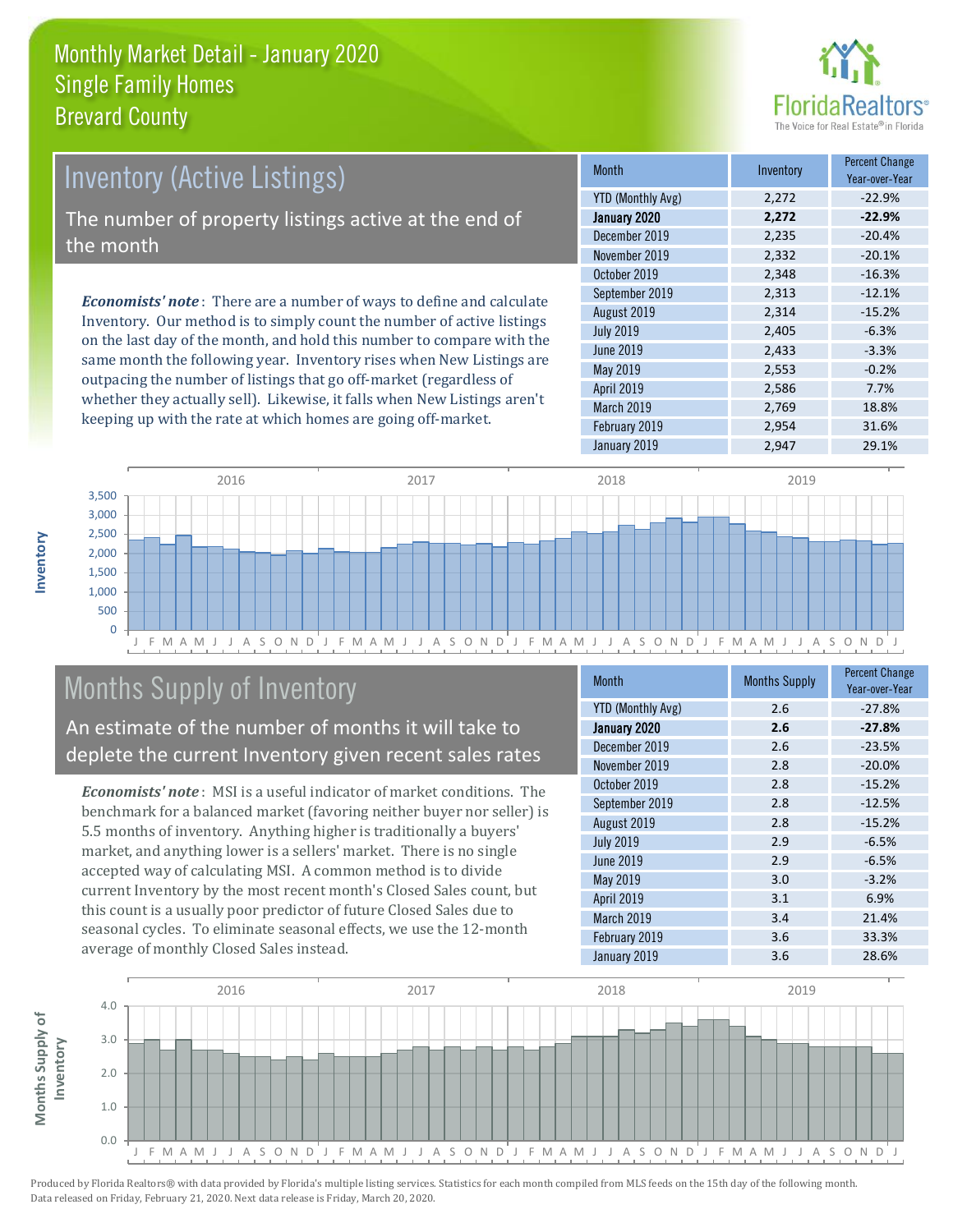

#### \$100,000 - \$149,999 68 19.3% Sale Price Closed Sales Percent Change Year-over-Year Less than \$50,000 1 1 -50.0% \$50,000 - \$99,999 18 20.0% \$150,000 - \$199,999 117 0.0% \$200,000 - \$249,999 110 -9.8% \$400,000 - \$599,999 65 51.2% \$600,000 - \$999,999 20 42.9% *Economists' note:* Closed Sales are one of the simplest—yet most important—indicators for the residential real estate market. When comparing Closed Sales across markets of different sizes, we recommend comparing the percent changes in sales rather than the number of sales. Closed Sales (and many other market metrics) are affected by seasonal cycles, so actual trends are more accurately represented by year-over-year changes (i.e. comparing a month's sales to the amount of sales in the same month in the previous year), rather than changes from one month to the next. \$1,000,000 or more 6 6 50.0% \$250,000 - \$299,999 86 10.3% \$300,000 - \$399,999 108 56.5% Closed Sales by Sale Price The number of sales transactions which closed during the month



### Median Time to Contract by Sale Price The median number of days between the listing date and contract date for all Closed Sales during the month

*Economists' note* : Like Time to Sale, Time to Contract is a measure of the length of the home selling process calculated for sales which closed during the month. The difference is that Time to Contract measures the number of days between the initial listing of a property and the signing of the contract which eventually led to the closing of the sale. When the gap between Median Time to Contract and Median Time to Sale grows, it is usually a sign of longer closing times and/or declining numbers of cash sales.

| Sale Price            | <b>Median Time to</b><br>Contract | <b>Percent Change</b><br>Year-over-Year |
|-----------------------|-----------------------------------|-----------------------------------------|
| Less than \$50,000    | 29 Days                           | $-78.5%$                                |
| $$50,000 - $99,999$   | 64 Days                           | 300.0%                                  |
| $$100,000 - $149,999$ | 23 Days                           | $-17.9%$                                |
| \$150,000 - \$199,999 | 29 Days                           | $-48.2%$                                |
| \$200,000 - \$249,999 | 34 Days                           | $-33.3%$                                |
| \$250,000 - \$299,999 | 45 Days                           | 2.3%                                    |
| \$300,000 - \$399,999 | 40 Days                           | $-45.9%$                                |
| \$400,000 - \$599,999 | 67 Days                           | $-22.1%$                                |
| \$600,000 - \$999,999 | 38 Days                           | $-57.8%$                                |
| \$1,000,000 or more   | 223 Days                          | $-7.9%$                                 |



**Closed Sales**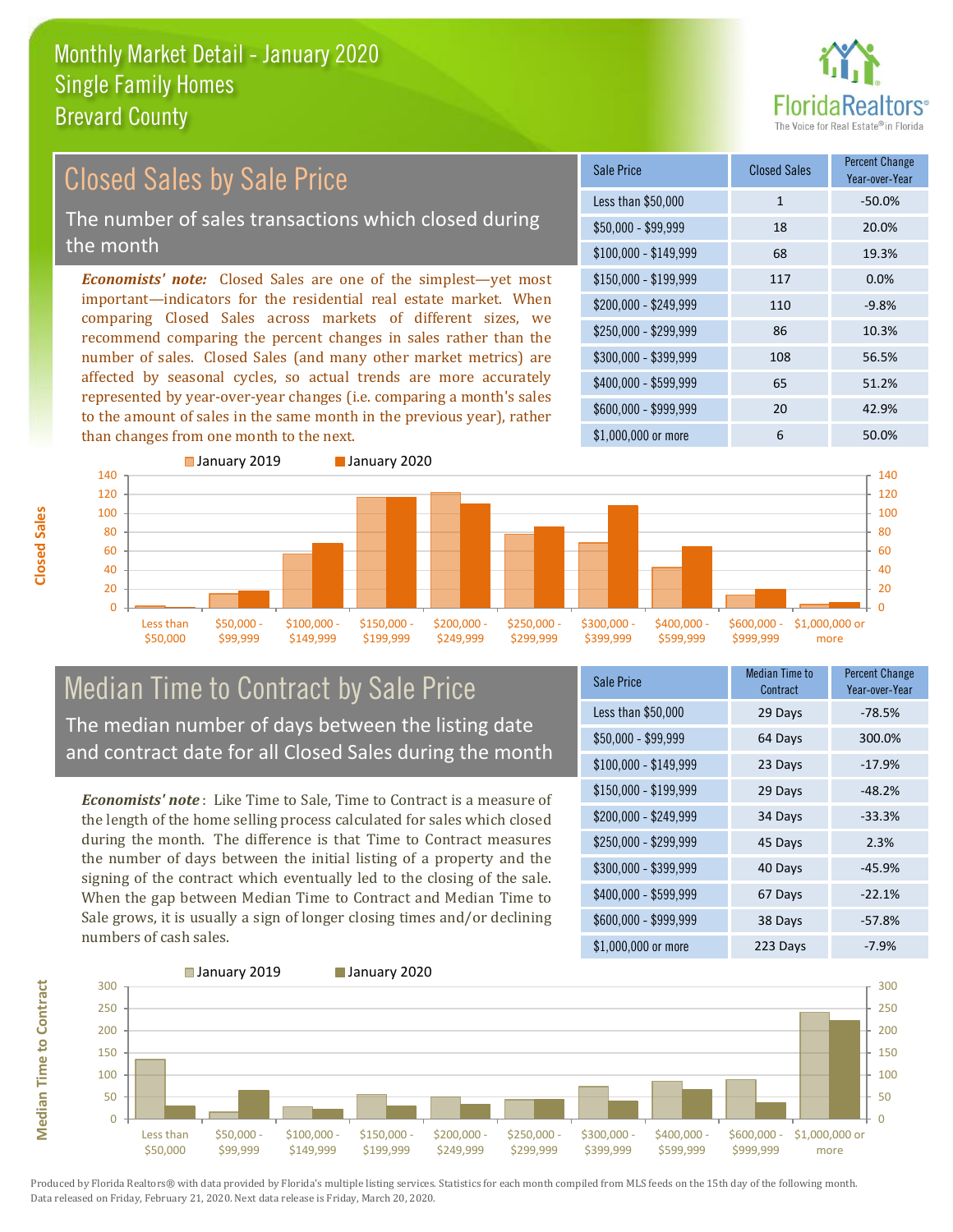

# New Listings by Initial Listing Price The number of properties put onto the market during

the month

*Economists' note:* New Listings tend to rise in delayed response to increasing prices, so they are often seen as a lagging indicator of market health. As prices rise, potential sellers raise their estimations of value—and in the most recent cycle, rising prices have freed up many potential sellers who were previously underwater on their mortgages. Note that in our calculations, we take care to not include properties that were recently taken off the market and quickly relisted, since these are not really *new* listings.

| <b>Initial Listing Price</b> | <b>New Listings</b> | <b>Percent Change</b><br>Year-over-Year |
|------------------------------|---------------------|-----------------------------------------|
| Less than \$50,000           | $\mathcal{P}$       | N/A                                     |
| $$50,000 - $99,999$          | 12                  | 0.0%                                    |
| $$100,000 - $149,999$        | 76                  | $-30.3%$                                |
| $$150,000 - $199,999$        | 174                 | $-4.9%$                                 |
| \$200,000 - \$249,999        | 214                 | 1.9%                                    |
| \$250,000 - \$299,999        | 188                 | 12.6%                                   |
| \$300,000 - \$399,999        | 165                 | $-8.8%$                                 |
| \$400,000 - \$599,999        | 144                 | 2.9%                                    |
| \$600,000 - \$999,999        | 74                  | 42.3%                                   |
| \$1,000,000 or more          | 21                  | $-30.0%$                                |



#### Inventory by Current Listing Price The number of property listings active at the end of the month

*Economists' note* : There are a number of ways to define and calculate Inventory. Our method is to simply count the number of active listings on the last day of the month, and hold this number to compare with the same month the following year. Inventory rises when New Listings are outpacing the number of listings that go off-market (regardless of whether they actually sell). Likewise, it falls when New Listings aren't keeping up with the rate at which homes are going off-market.

| <b>Current Listing Price</b> | Inventory | <b>Percent Change</b><br>Year-over-Year |
|------------------------------|-----------|-----------------------------------------|
| Less than \$50,000           | 4         | $-20.0%$                                |
| $$50,000 - $99,999$          | 26        | $-10.3%$                                |
| $$100,000 - $149,999$        | 123       | $-39.4%$                                |
| $$150,000 - $199,999$        | 319       | $-31.1%$                                |
| \$200,000 - \$249,999        | 349       | $-25.9%$                                |
| \$250,000 - \$299,999        | 347       | $-10.1%$                                |
| \$300,000 - \$399,999        | 362       | $-29.7%$                                |
| $$400,000 - $599,999$        | 405       | $-14.7%$                                |
| \$600,000 - \$999,999        | 236       | $-0.8%$                                 |
| \$1,000,000 or more          | 101       | $-37.7%$                                |



Produced by Florida Realtors® with data provided by Florida's multiple listing services. Statistics for each month compiled from MLS feeds on the 15th day of the following month. Data released on Friday, February 21, 2020. Next data release is Friday, March 20, 2020.

**Inventory**